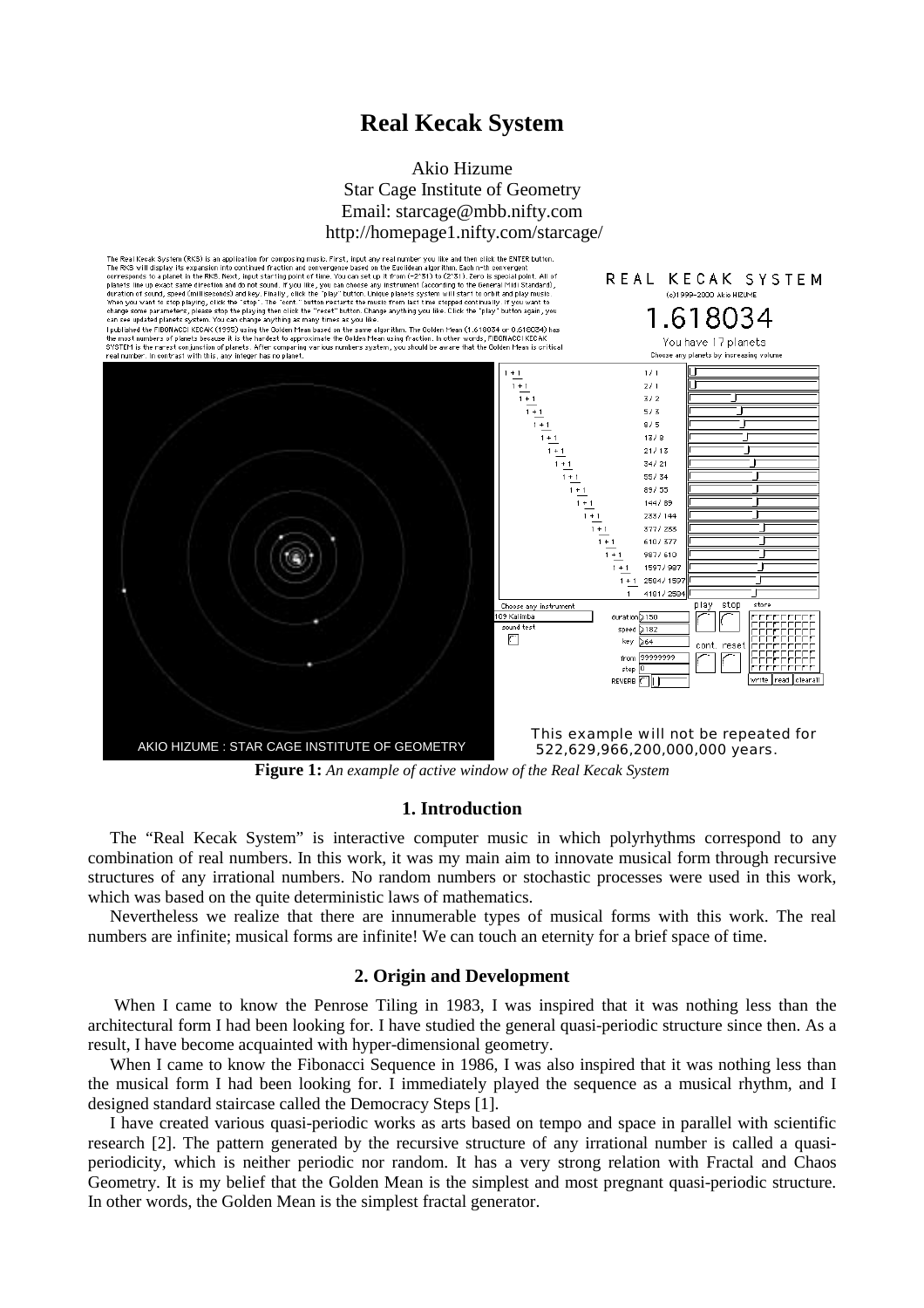In 1991, I published an original paper in Japanese describing a musical theory that integrates rhythm, scale, and tone using the self-similitude of the Golden Mean [3]. From this viewpoint, any existing musical forms are too finite.

When I participated in the international Bamboo Congress 1995 in Bali, I watched an Indonesian polyrhythm performance. This experience allowed me to compose a new piece making use of my musical theory. This is the Fibonacci Kecak [4].

The Real Kecak System is a general extension of the Fibonacci Kecak. It is interactive computer music. First, I wrote the program in N88Basic in 1999; then, I rewrote it in MAX for Macintosh in 2000 [5].



#### **3. Mathematical Principle**

**Figure 2:** *General Extension of the Fibonacci Sequence* [6]

**3.1. Extension of the Fibonacci Sequence.** It was well known that the Fibonacci Sequence was generated by the line whose tangent was the golden mean on the 2D coordinate lattice as shown in Fig. 2(b).

In 1992, I published that such a sequence of letters could be extended to any real number as shown on Fig.2 [6]. The example (a) is 1/1, the example (c) is 2/3. Generally any rational number generates the periodic sequence of letters. The period is the sum of the numerator and the denominator of the fraction, e.g. in case of Fig.2(c); the sequence of letters repeats every 5 letters.

If the tangent is an irrational number, the sequence will never repeat.

I suggest that such a general sequence of letters should be called a "Real Sequence".

**3.2. Substitution and Convergence.** In the mean time, it is well known that there is another method to get the Fibonacci Sequence with the following algorithm.

Initial sequence is "AB". Transform "A" to "AB" and "B" to "A". Then we get  $2<sup>nd</sup>$  sequence "ABA". Transform again by the same way. Then we get  $3<sup>rd</sup>$  sequence "ABAAB". Go ahead. 4<sup>th</sup> sequence is "ABAABABA". And so on…

I realized that the above algorithm corresponded to the hierarchy of convergences derived from the continued fraction of the Golden Mean 0.6180339….

| Initial sequence | AВ                       |     | $0 + 1$  |
|------------------|--------------------------|-----|----------|
| $2nd$ sequence   | <b>ABA</b>               | 1/2 |          |
| $3rd$ sequence   | <b>ABAAB</b>             | 2/3 |          |
| $4th$ sequence   | <b>ABAABABA</b>          | 3/5 | $1 + 1$  |
| $5th$ sequence   | ABAABABAABAAB            | 5/8 |          |
| $6th$ sequence   | ABAABABAABAABAABABA 8/13 |     |          |
| and so on        |                          |     | $\cdots$ |

The numeral of the denominator is number of letters "A".

The numeral of the numerator is number of letters "B". Everything is the Fibonacci number.

Self-similitude of the Golden Mean is represented on the above schema exhaustively. I substituted sound for letters of each sequence. So to speak the music was rhythmic counterpoint. We can enjoy the phantasmagoric moiré of rhythm patterns. I believe that there had not been such quite successful music using the Golden Mean.

This is the principle of the Fibonacci Kecak (1995).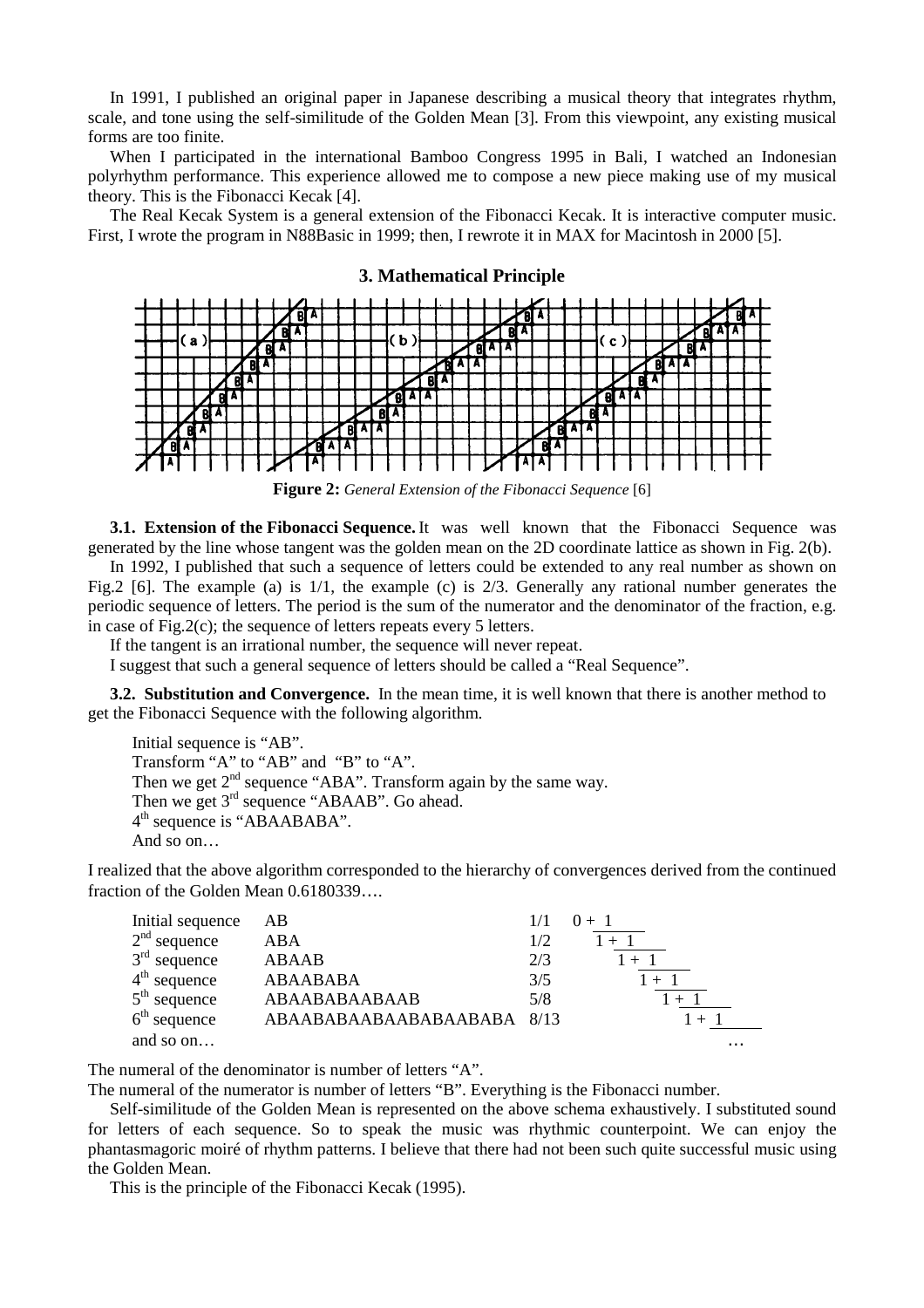**3.3. Extension of the Fibonacci Kecak.** On the other hand, any real number has their own hierarchy of the convergences derived from a continued fraction. Each convergence has their own periodic sequence derived from the Real Sequence as I defined above. Therefore the Fibonacci Kecak can also be extended to any real number. The Real Kecak System plays polyrhythm music consists of these sequences of convergences. We can exhaustively make the best use of the self-similitude of irrational numbers for music. Our ears can recognize the characters of real numbers.

Since the number of real numbers is infinite, there are endless kinds of musical forms. Since most of the real numbers are irrational numbers, most of the music made should be non-periodic and eternal.

This is the principle of the Real Kecak System. We can substitute anything into "A" and "B".

#### **4. Manual of the Real Kecak System**

You can input any real number. The Real Kecak System will display its expansion into continued fractions and convergences based on the Euclidean Algorithm [7]. Each n-th convergence corresponds to a planet in the Real Kecak System. Each planet plays their unique rhythm. The circumference of the orbit represents the period of the rhythm pattern.

When you input an integer or rational number, you hear a simple periodic rhythm. It is so simple that you should be tired of it soon. Such a system has very few planets.

On the other hand, when you input an irrational number, e.g., SQR2, SQR3, or EXP1, the music is fantastic, and we do not get tired of it. The musical texture goes on changing little by little beyond the astronomical period. We enjoy it as ethnic music.

#### **5. Fibonacci Kecak**

If the Golden Mean (1.6180339… or 0.618034…) is entered, the Real Kecak System plays the Fibonacci Kecak. The system has the most number of planets, because approximating the Golden Mean using fractions is more difficult than approximating any other irrational number. In other words, in the case of the Fibonacci Kecak System, there is rarely conjunction.

What follows is the calculation of the length of time during which the Fibonacci Kecak can keep changing. We can get the solution by calculation the L.C.M. of the following fibonacci numbers.

2 3 5 8 13 21 34 55 89 144 233 377 610 987 1597 2584 4181 6765

If each beat is 150 milliseconds long, the music piece will not be repeated for 522,629,966,200,000,000 years.

Most astronomers consider that our universe is 15 billion years old. We need 35 million times the life of our universe to listen to an entire piece of music. This length of time is not easy for humans to grasp. But we should not say that it is not realistic.

On the other hand, if a single-digit integer is entered, the music is repeated in just a few seconds. Most people find the Fibonacci Kecak very exciting, i.e., the Real Kecak System evidences that the Golden Mean is the critical real number. Although it is the simplest structure, it generates the most diverse gestalt. That is why Nature very often uses the Golden Mean. Therefore, I also use the Golden Mean actively for artistic purposes.

So to speak, the Real Kecak System is a typical fruit created by Pythagoras being equipped with an Ouroboros Engine.

#### **6. Installation with lights**

In 2001, I created an installation called "Stern-warte" [8] in Tokyo as shown in Figure 3. I built a maze based on the Penrose Tiling all over the floor. People could walk between the pentagonal mounds of sand as if they were ants. This work was an experimental city design. I installed lamps over each pentagonal mound. They twinkled diversely being synchronized with the sound of the Fibonacci Kecak. A computer controlled both sound and light.

The architectural form is completely homologous with the musical form. Architecture and music were elegantly integrated in a common space and time. I believe that it was a completely novel experience for the visitors. The installation is not there now, but I would like to build such a space as a permanent sculpture in the near future.